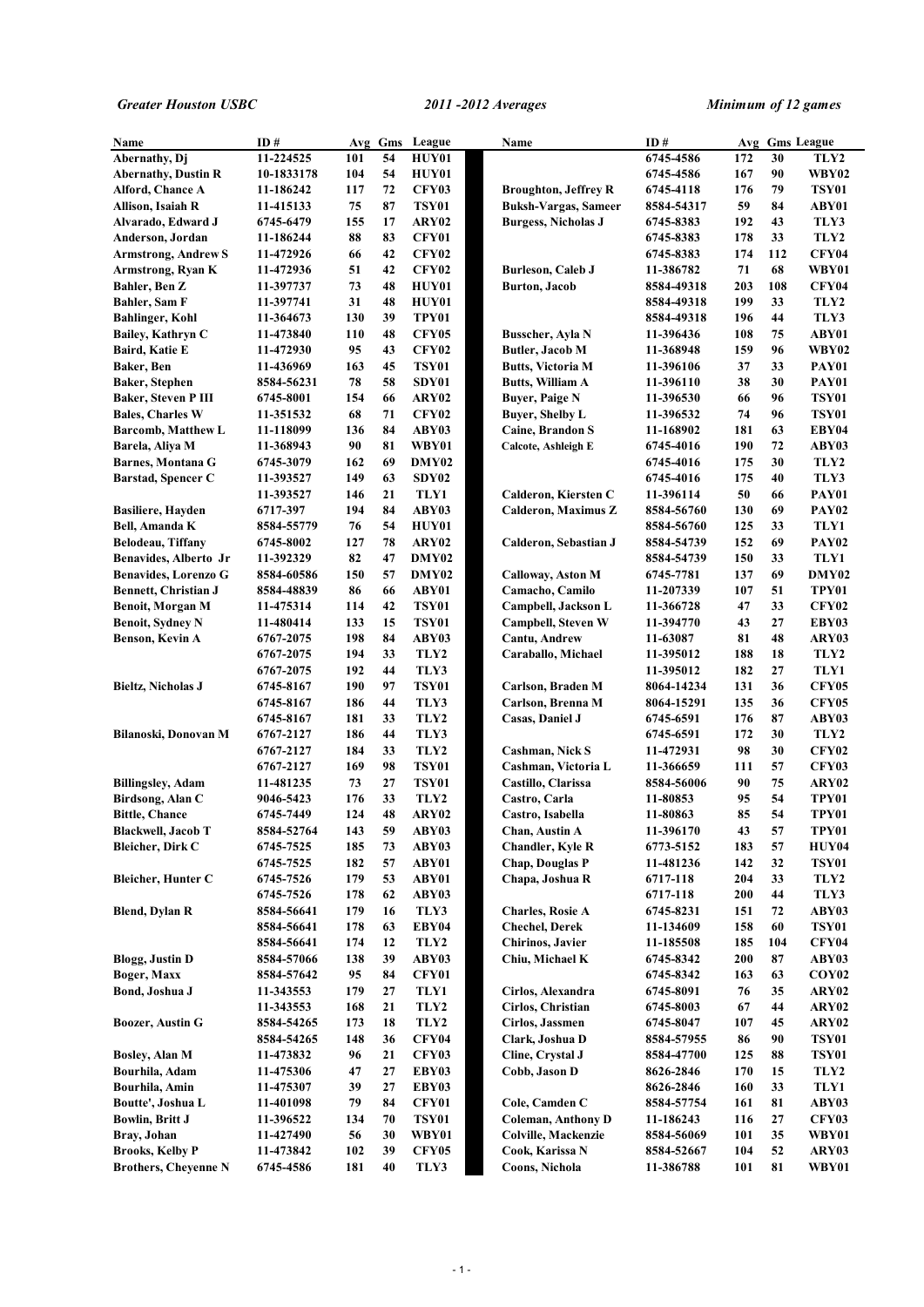| Name                                                 | ID#                    | Avg        |          | Gms League            | Name                                  | ID#                    |           |          | Avg Gms League        |
|------------------------------------------------------|------------------------|------------|----------|-----------------------|---------------------------------------|------------------------|-----------|----------|-----------------------|
| Correa, Joseph A                                     | 8584-55877             | 173        | 24       | ABY03                 |                                       | 6745-6720              | 153       | 75       | EBY04                 |
| Couch, Zachary D                                     | 8584-49211             | 139        | 78       | <b>TSY01</b>          | <b>Fisher, Terien D</b>               | 11-116940              | 112       | 42       | EBY03                 |
| Cox, Chris J                                         | 11-473825              | 174        | 52       | CFY04                 | Flanery, Elijah R                     | 11-224566              | 108       | 51       | <b>HUY01</b>          |
| Crawford, Kaylynn                                    | 8584-48751             | 109        | 42       | ARY02                 | Flanery, Riley L                      | 11-391939              | 60        | 45       | HUY01                 |
| Cribb, Brianna M                                     | 11-368941              | 86         | 87       | WBY01                 | Flores, Brandi M                      | 6745-5701              | 149       | 48       | EBY04                 |
| Cuevas, Antonio G                                    | 8584-52094             | 157        | 43       | ARY02                 | <b>Follis, Carissa F</b>              | 6761-80                | 158       | 30       | TLY2                  |
| Cuevas, Marcus L                                     | 8584-55677             | 139        | 53       | ARY02                 | Ford, Charlotte                       | 8584-52671             | 88        | 23       | ARY02                 |
| Culp, Jim J                                          | 11-224552              | 85         | 45       | HUY01                 | Ford, Trevon                          | 11-427478              | 95        | 63       | EBY03                 |
| Cunningham, Landen                                   | 11-63116               | 132        | 21       | ARY02                 | Fort, Aidan R                         | 11-410393              | 97        | 36       | MNY02                 |
| Daley, Kaiteyn B                                     | 11-396538              | 47         | 87       | <b>TSY01</b>          |                                       | 11-410393              | 77        | 36       | MNY01                 |
| Davila, Aidan L                                      | 11-345722              | 95         | 30       | TLY1                  | Frank, Jean P                         | 11-182149              | 91        | 51       | TPY01                 |
| Davila, Noah J                                       | 11-263540              | 148        | 30       | TLY1                  | Freeman, Johnny E                     | 11-401334              | 80        | 78       | <b>CFY02</b>          |
| Davis, Bastian S                                     | 8584-55781             | 103        | 54       | HUY01                 | Freeman, Madeline S                   | 11-401345              | 48        | 81       | <b>CFY02</b>          |
| Davis, Bobby R Jr                                    | 8584-52668             | 139        | 60       | ABY01                 | Fremin, Seth                          | 8584-52020             | 140       | 72       | <b>TSY01</b>          |
| Davis, Julian A                                      | 11-246469              | 64         | 66       | ARY01                 | <b>Fuentes, Miranda</b>               | 11-401372              | 58        | 65       | <b>CFY02</b>          |
| Davis, Laurice R                                     | 8584-55780             | 118        | 54       | <b>HUY01</b>          | <b>Gabel, Brittany M</b>              | 8584-56780             | 149       | 30       | <b>TSY01</b>          |
| Davis, Magen S                                       | 6717-370               | 145        | 33       | TLY1                  |                                       | 8584-56780             | 146       | 24       | TLY2                  |
| Dawson, Christopher R                                | 6745-7410              | 132        | 72       | HUY03                 | <b>Gaines, Robert B III</b>           | 11-393644              | 39        | 16       | SDY03                 |
| De La Garza, Aaron                                   | 11-63136               | 85         | 55       | ARY03                 | <b>Gammon, Alexis</b>                 | 11-380662              | 121       | 51       | ARY03                 |
| De La Garza, Adrian I                                | 11-63144               | 94         | 69       | ARY03                 | Garces, Victoria A                    | 11-343744              | 167       | 75       | ABY03                 |
| De La Garza, Seth A                                  | 11-63149               | 87         | 69       | ARY03                 | Garcia, Aaron                         | 11-378863              | 100       | 21       | ARY02                 |
| Deason, Faith M                                      | 11-340417              | 91         | 75       | <b>TSY01</b>          | Garcia, Leelianna                     | 8584-55881             | 69        | 59       | ARY01                 |
| Deason, John R                                       | 11-340420              | 174        | 83       | <b>TSY01</b>          | Gardner, Keith D                      | 11-81613               | 194       | 112      | CFY04                 |
| Deleon, Adrian D                                     | 6745-7482              | 162        | 81       | <b>TSY01</b>          |                                       | 11-81613               | 185       | 27       | TLY2                  |
| Deleon, Elia                                         | 11-208452              | 87         | 76       | <b>CFY02</b>          |                                       | 11-81613               | 178       | 40       | TLY3                  |
| Demny, Logan K                                       | 6745-4855              | 194        | 104      | CFY04                 | <b>Gates, Blake R</b>                 | 11-473841              | 128       | 42       | <b>CFY05</b>          |
| <b>Dennis, Nicholas D</b>                            | 6745-5867              | 199        | 72<br>42 | EBY04                 | <b>Gaw, Daniel B</b>                  | 11-396563              | 153       | 96<br>96 | <b>TSY01</b>          |
|                                                      | 6745-5867              | 182<br>94  | 62       | COY <sub>02</sub>     | Gaw, Jennifer N                       | 11-396569              | 155<br>83 | 51       | TSY01<br>PAY01        |
| Derby, Breanna L<br>Dockens, Jacob M                 | 11-401033<br>11-379732 | 65         | 59       | <b>CFY03</b><br>ARY01 | Gibson, Ethan D<br>Gitschlag, Grant N | 11-50199<br>11-179323  | 122       | 53       | ABY03                 |
| Dockens, Olivia                                      | 11-379737              | 33         | 60       | ARY01                 | Golenzer, Erica L                     | 11-326796              | 92        | 99       | <b>TSY01</b>          |
| Dodson, Zachary M                                    | 11-130014              | 130        | 63       | DMY02                 | Gomez-Garcia, Luis Miguel             | 11-338460              | 51        | 54       | TPY01                 |
| Dooley, Steve W                                      | 8584-55425             | 186        | 33       | <b>CFY05</b>          | Gomez-Garcia, Nicole                  | 11-280507              | 77        | 54       | TPY01                 |
| Dows, Mycaden N                                      | 11-357555              | 65         | 60       | PAY01                 | Gomez-Garcia, Viviana A 11-280521     |                        | 51        | 54       | TPY01                 |
| Draper, Alexandra S                                  | 8584-49436             | 131        | 72       | ABY03                 | <b>Gonzalez, Alcestis M</b>           | 11-484709              | 65        | 24       | HUY05                 |
| Dreyer, Cameron R                                    | 8584-54559             | 145        | 39       | MNY <sub>02</sub>     | Gonzalez, Isaac L                     | 6717-311               | 208       | 84       | ABY03                 |
|                                                      | 8584-54559             | 118        | 39       | MNY01                 | Goodlette, Omega T                    | 11-334851              | 88        | 51       | TPY01                 |
| Dudley, Dakota D                                     | 11-208453              | 108        | 45       | <b>CFY03</b>          | <b>Goodlette, Sharif T</b>            | 11-338454              | 88        | 48       | <b>TPY01</b>          |
|                                                      | 11-208453              | 107        | 27       | TLY1                  | Goodman, Ashton                       | 8626-3177              | 130       | 33       | TLY1                  |
|                                                      | 11-208453              | 90         | 36       | <b>CFY02</b>          | Goodman, Max J                        | 11-199095              | 85        | 57       | PAY01                 |
| Dve, Adam C                                          | 8584-49360             | 107        | 84       | CFY05                 | Green, Brian J                        | 6745-8237              | 101       | 21       | ABY01                 |
| Dye, Alex N                                          | 6745-8159              | 190        | 60       | CFY05                 | Griffin, Evan R                       | 8584-51284             | 190       | 18       | <b>CFY05</b>          |
|                                                      | 6745-8159              | 188        | 80       | <b>CFY04</b>          |                                       | 8584-51284             | 187       | 28       | <b>CFY04</b>          |
|                                                      | 6745-8159              | 186        | 33       | TLY2                  |                                       | 8584-51284             | 182       | 26       | TLY2                  |
|                                                      | 6745-8159              | 184        | 12       | TLY3                  | Guajardo, Brianna I                   | 8584-52795             | 125       | 78       | <b>CFY01</b>          |
| <b>Edwards, Davton R</b>                             | 6745-7912              | 149        | 69       | DMY02                 | Guerra, Nicolas III                   | 8584-48754             | 140       | 63       | ARY02                 |
| <b>Egan, Chantelle S</b>                             | 11-393530              | 139        | 60       | SDY02                 |                                       | 8584-48754             | 137       | 21       | TLY1                  |
| Eisemann, Jeffrey (Kendall)                          | 6745-3917              | 161        | 21       | PAY <sub>02</sub>     | <b>Gunnels, Cameron R</b>             | 11-458624              | 89        | 39       | <b>MNY02</b>          |
| Eisemann, Jeremy Kalub                               | 6745-7471              | 130        | 41       | <b>PAY02</b>          | <b>Gunnels, Roger E</b>               | 11-458622              | 108       | 36       | MNY02                 |
| <b>Elliott, James M</b>                              | 10-1799839             | 208        | 87       | ABY03                 | Guttenberger, Nic                     | 8584-50094             | 152       | 24       | SDY02                 |
| <b>Ellis, Dusty R</b>                                | 8584-58418             | 80         | 39       | CFY01                 | Hall, Brandon D                       | 11-348567              | 86        | 39       | ABY01                 |
| <b>Elsner, Russell J</b>                             | 6745-6429              | 172        | 69       | DMY02                 | Hambleton, Carter E                   | 11-271823              | 159       | 84       | <b>TSY01</b>          |
| <b>Escalona, Ernest III</b>                          | 11-283013              | 119        | 21       | TLY1                  | <b>Hamilton</b> , Darius              | 6745-8394              | 144       | 50       | ARY02                 |
| <b>Escalona, Raphael</b><br><b>Escobedo, Roman N</b> | 11-283010              | 81         | 21<br>37 | TLY1                  |                                       | 6745-8394              | 142       | 30       | TLY1                  |
|                                                      | 11-401111              | 65         | 22       | <b>CFY01</b>          | Hammons, Mason R<br>Hammons, Trajan B | 11-311053              | 53<br>87  | 72<br>72 | HUY05                 |
| <b>Etskovitz, Brandon R</b><br>Fabain, Jerrett V     | 11-186315<br>6789-8    | 155<br>187 | 42       | <b>TSY01</b><br>ABY03 | Hand, Matthew F                       | 11-311049<br>11-393497 | 100       | 54       | <b>HUY05</b><br>SDY01 |
| Faul, Tim A                                          | 11-427289              | 98         | 69       | HUY04                 | Harder, Brandon                       | 6745-8011              | 123       | 75       | ARY02                 |
| <b>Fenstermacher, Kelsie</b>                         | 6745-5422              | 152        | 60       | <b>WBY02</b>          | Harder, Daniel                        | 6745-8012              | 157       | 76       | ARY02                 |
| <b>Ferguson, Tommy</b>                               | 11-186291              | 178        | 93       | <b>WBY02</b>          | Hardin, Christopher M                 | 6745-6065              | 167       | 38       | <b>HUY03</b>          |
|                                                      | 11-186291              | 168        | 18       | TLY2                  | Hardin, Hillary A                     | 6745-6063              | 141       | 42       | <b>HUY02</b>          |
| Ferrier, Mya A                                       | 11-426695              | 74         | 30       | HUY05                 |                                       | 6745-6063              | 128       | 39       | HUY06                 |
| Finol, Diego A                                       | 11-340421              | 164        | 27       | <b>TSY01</b>          | Harper, Ziraya                        | 11-427293              | 58        | 60       | HUY05                 |
| Fisher, Chelsea                                      | 6745-6719              | 146        | 77       | EBY03                 | Harris, Dahlia S                      | 11-458621              | 46        | 33       | <b>MNY02</b>          |
| Fisher, Kerstan                                      | 6745-6720              | 172        | 33       | TLY1                  | Harris, James T                       | 11-472906              | 109       | 15       | <b>WBY02</b>          |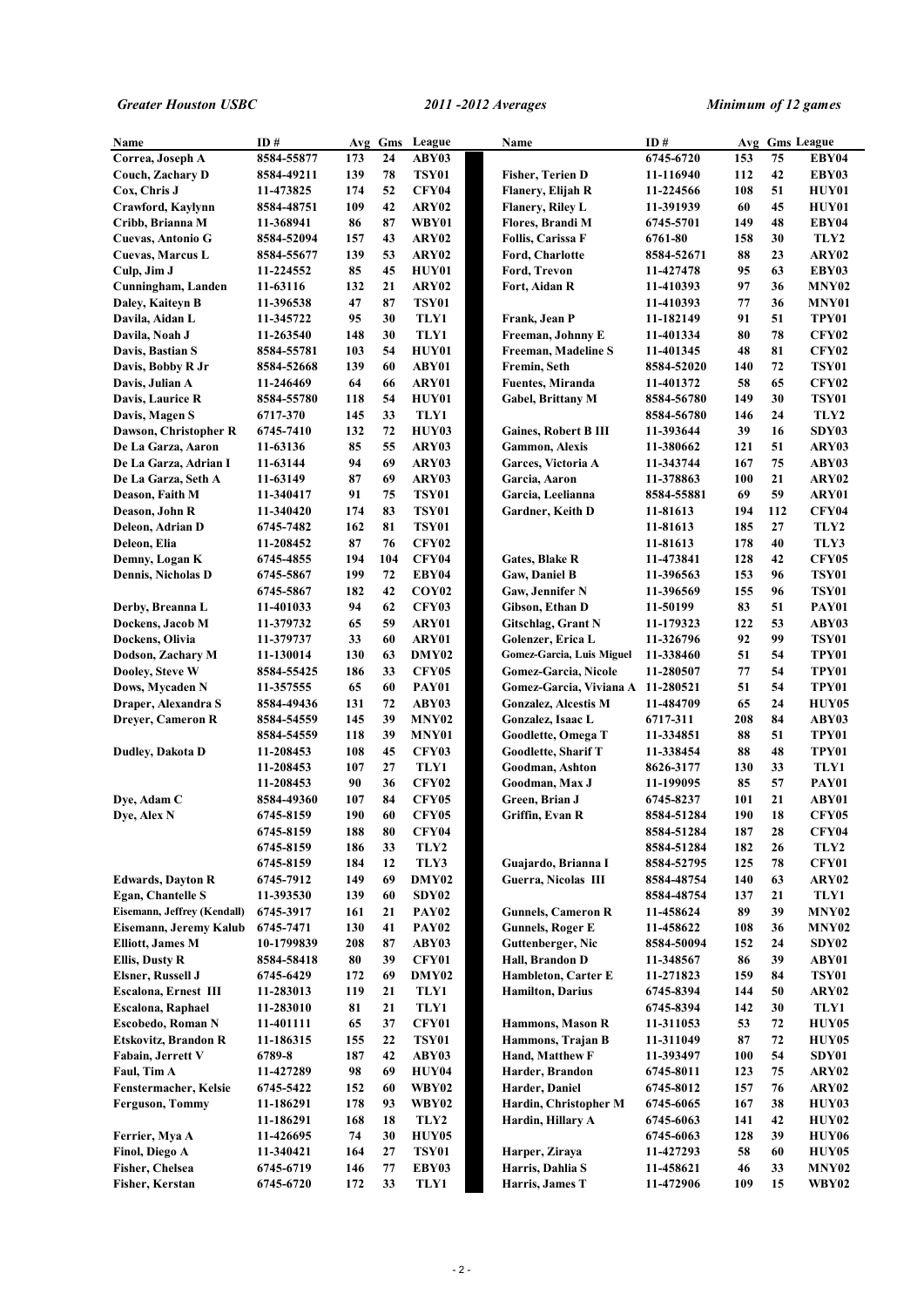| Name                       | ID#        |     | Avg Gms | League            | Name                         | ID#        |     |     | Avg Gms League    |
|----------------------------|------------|-----|---------|-------------------|------------------------------|------------|-----|-----|-------------------|
| Harrison, Hannah E         | 8584-58161 | 173 | 44      | SDY02             | Kelton, Alexis N             | 11-415154  | 116 | 45  | <b>TSY01</b>      |
| Haught, Brandon A          | 6745-7521  | 201 | 84      | ABY03             | Kelton, Amanda L             | 11-415167  | 137 | 65  | <b>TSY01</b>      |
| <b>Hebert, Ashley L</b>    | 11-369534  | 148 | 78      | <b>TSY01</b>      | Khawaja, Chris T             | 9046-6637  | 138 | 30  | TLY1              |
|                            | 11-369534  | 138 | 33      | TLY1              | Kieffer, Brianna M           | 11-210070  | 102 | 60  | SDY01             |
| Hebert, Roger L III        | 8584-56782 | 203 | 87      | TSY01             | Kindle, Mia Salome           | 11-472909  | 49  | 15  | ARY01             |
|                            | 8584-56782 | 187 | 33      | TLY2              | King, Kyle C                 | 6745-6074  | 147 | 87  | WBY02             |
|                            | 8584-56782 | 187 | 44      | TLY3              | Kislingbury, Logan D         | 8584-49233 | 198 | 104 | CFY04             |
| Hecht, Michael             | 9046-6646  | 158 | 24      | TLY2              | Kislingbury, Oakley A        | 8584-49234 | 133 | 78  | CFY01             |
| Henski, Jacob              | 6745-5461  | 138 | 87      | ABY01             | Klages, Brayden              | 8688-33760 | 117 | 87  | ABY03             |
| Herlin, Rob                | 6745-7731  | 134 | 42      | <b>WBY03</b>      | Kline, Roxanne E             | 11-170011  | 104 | 21  | HUY04             |
| Hernandez, Monica Y        | 6745-3832  | 115 | 56      | ARY02             | Klinkerman, Jonathan M       | 8647-5230  | 172 | 84  | ABY03             |
| Heydon, Bryan A            | 6745-7289  | 133 | 78      | <b>CFY03</b>      | Knoblock, Dylan M            | 8626-2823  | 183 | 78  | ABY03             |
| Hickman, Kendall N         | 8584-52812 | 153 | 69      | DMY02             |                              | 8626-2823  | 177 | 15  | TLY2              |
| Hines, Shaelyn             | 11-401062  | 70  | 24      | <b>CFY03</b>      |                              | 8626-2823  | 169 | 27  | TLY1              |
| Hix, Kael                  | 11-415192  | 88  | 30      | <b>HUY02</b>      | Knopp, Matt                  | 9046-5436  | 160 | 33  | TLY2              |
| Hix, Kagen K               | 11-379878  | 94  | 39      | <b>HUY02</b>      | <b>Krause, Chad S</b>        | 8584-55448 | 126 | 61  | <b>CFY03</b>      |
| Ho, Kai U                  | 11-234738  | 169 | 42      | COY <sub>02</sub> | Krause, Erin H               | 11-351539  | 93  | 44  | <b>CFY02</b>      |
| Hoang, Angelina            | 11-394779  | 99  | 84      | EBY03             | Krause, Lauren M             | 11-81410   | 73  | 45  | <b>CFY02</b>      |
| Hoang, Jennifer N          | 11-369113  | 140 | 84      | EBY03             | Krause, Ryan E               | 8584-55449 | 155 | 76  | <b>CFY03</b>      |
| <b>Hoffman, Matthew T</b>  | 11-83949   | 161 | 84      | <b>CFY05</b>      |                              | 8584-55449 | 154 | 27  | CFY01             |
| Hollis, Keith P            | 6745-6559  | 174 | 96      | WBY02             | Krenek-Sandoval, Ana G       | 11-80880   | 102 | 54  | TPY01             |
| Holmes, Kendall J          | 11-476482  | 181 | 42      | ABY03             | Krenek-Sandoval, Ariana S    | 11-338466  | 43  | 57  | TPY01             |
| Horn, Brendon              | 11-208458  | 69  | 59      | <b>CFY02</b>      | Kuhn, Emma J                 | 6913-1686  | 191 | 87  | ABY03             |
| Horn, Kourtney L           | 8584-56407 | 86  | 59      | <b>CFY02</b>      |                              | 6913-1686  | 181 | 44  | TLY3              |
| Hudspeth, Eric W           | 11-316343  | 164 | 24      | TLY1              |                              | 6913-1686  | 171 | 33  | TLY2              |
|                            | 11-316343  | 149 | 24      | TLY2              | Lancaster, Alex T            | 6745-6537  | 185 | 42  | HUY02             |
| Huff, Bryan E              | 6745-6708  | 205 | 44      | TLY3              | Landry, Jacob                | 11-422700  | 80  | 53  | SDY01             |
|                            | 6745-6708  | 193 | 29      | TLY2              | Langdon, Meredith A          | 11-368944  | 66  | 87  | WBY01             |
|                            | 6745-6708  | 189 | 66      | EBY04             | Laufenberg, Bryan E          | 8584-50917 | 139 | 53  | <b>TSY01</b>      |
| Huitt, Darren M Jr         | 9046-5439  | 150 | 30      | TLY1              | Laufenberg, Tim (TJ) P       | 8584-50915 | 107 | 56  | <b>TSY01</b>      |
| Hussey, Maria K            | 11-75208   | 97  | 16      | ABY01             | Lawley, Ashley N             | 6767-1663  | 210 | 87  | ABY03             |
| Jackson, Morgan C          | 6745-5637  | 126 | 54      | DMY02             |                              | 6767-1663  | 195 | 33  | TLY2              |
| Jager, Stephanie           | 8584-55882 | 59  | 62      | ARY01             |                              | 6767-1663  | 195 | 44  | TLY3              |
| James, Joshua E            | 8584-55451 | 97  | 12      | <b>CFY02</b>      | Lawrence, Michelle D         | 5941-792   | 148 | 18  | TLY1              |
| <b>Jarvis, Tyler N</b>     | 11-169047  | 186 | 30      | TLY2              |                              | 5941-792   | 137 | 39  | HUY02             |
|                            | 11-169047  | 179 | 30      | TLY1              |                              | 5941-792   | 126 | 42  | HUY06             |
| Jeans, Madison J           | 11-343731  | 52  | 27      | ABY01             | Lazo, Robert A               | 6745-8018  | 160 | 33  | TLY1              |
| Jenkins, Faith             | 11-338452  | 61  | 21      | TPY01             |                              | 6745-8018  | 149 | 78  | ARY <sub>02</sub> |
| Jenkins, Jerry (Trey) A    | 11-268173  | 63  | 18      | <b>CFY02</b>      | Lazo, Victoria M             | 11-62566   | 99  | 66  | ARY03             |
| Jesudasen, Pardis M        | 8584-57958 | 110 | 78      | <b>TSY01</b>      |                              | 11-62566   | 89  | 12  | ARY01             |
| Johnson, Jaric             | 8584-56643 | 112 | 75      | SDY01             | Leatherwood, Michael T       | 8584-49501 | 174 | 57  | PAY02             |
| Johnson, Kennon            | 11-41387   | 91  | 75      | SDY01             | Lee, Hannah F                | 11-391956  | 38  | 27  | HUY01             |
| Johnson, Laneya            | 8584-56233 | 126 | 75      | SDY01             | Lee, Joshua S                | 11-391962  | 69  | 33  | HUY01             |
|                            | 8584-56233 | 110 | 27      | TLY1              | Lee, Krista                  | 11-175506  | 142 | 48  | EBY04             |
| <b>Johnson, Rory A</b>     | 11-396118  | 75  | 63      | PAY01             | Lee, Rebecca                 | 11-391969  | 20  | 14  | HUY01             |
| Johnston, Kayla B          | 8584-55783 | 149 | 42      | HUY02             | Lefevre, Mark A              | 8584-56071 | 149 | 36  | WBY03             |
|                            | 8584-55783 | 145 | 39      | HUY06             | <b>Legendre, Catherine R</b> | 11-205158  | 118 | 83  | <b>TSY01</b>      |
|                            | 8584-55783 | 137 | 51      | HUY01             | Lewis, Cameron               | 11-41390   | 75  | 39  | SDY01             |
| <b>Jones, Chandler N</b>   | 11-369545  | 125 | 87      | <b>CFY05</b>      | Lindsey, Jessica A           | 6761-81    | 145 | 30  | TLY2              |
| Jones, Javson              | 11-62780   | 138 | 78      | ARY02             |                              | 6761-81    | 131 | 30  | TLY1              |
| Jordan, Rachel V           | 11-410373  | 80  | 36      | <b>MNY02</b>      | Linn, Harrison P             | 6745-8138  | 199 | 88  | <b>CFY04</b>      |
|                            | 11-410373  | 69  | 36      | MNY01             |                              | 6745-8138  | 195 | 33  | TLY2              |
| <b>Jungklaus</b> , Matthew | 11-473833  | 111 | 30      | <b>CFY03</b>      |                              | 6745-8138  | 195 | 44  | TLY3              |
| Junier, Tyler O            | 8584-52806 | 128 | 39      | <b>CFY03</b>      | Linn, Samantha R             | 6745-8139  | 176 | 60  | <b>CFY04</b>      |
| Jurczenko, Alexander J     | 11-255657  | 118 | 33      | WBY03             |                              | 6745-8139  | 170 | 30  | <b>CFY03</b>      |
| Kahila, Ari W              | 11-386801  | 65  | 18      | WBY01             |                              | 6745-8139  | 156 | 33  | TLY2              |
| Kahila, Sean M             | 11-386802  | 66  | 18      | WBY01             | Linton, Logan R              | 11-163554  | 105 | 36  | <b>MNY02</b>      |
| Kain, Andrew J             | 11-54164   | 154 | 69      | DMY02             |                              | 11-163554  | 99  | 36  | MNY01             |
| <b>Keener, Chelsey</b>     | 11-353432  | 111 | 59      | ARY02             | Little, Nicholas T           | 6745-7751  | 178 | 33  | ABY03             |
| Kelley, Autumn L           | 6745-5471  | 151 | 78      | <b>CFY03</b>      | Lo, Andre Y                  | 11-185505  | 207 | 108 | <b>CFY04</b>      |
|                            | 6745-5471  | 147 | 57      | <b>CFY05</b>      |                              | 11-185505  | 198 | 40  | TLY3              |
|                            | 6745-5471  | 142 | 33      | TLY2              |                              | 11-185505  | 196 | 30  | TLY2              |
| <b>Kelley, Courtney F</b>  | 8584-52813 | 127 | 41      | <b>CFY05</b>      | Locher, Trent C              | 11-472912  | 149 | 12  | <b>TSY01</b>      |
| Kelly, Beau W              | 11-351534  | 123 | 42      | <b>CFY03</b>      | Lopez, Christian             | 8584-52809 | 177 | 33  | TLY2              |
|                            | 11-351534  | 112 | 30      | <b>CFY02</b>      |                              | 8584-52809 | 177 | 51  | <b>CFY05</b>      |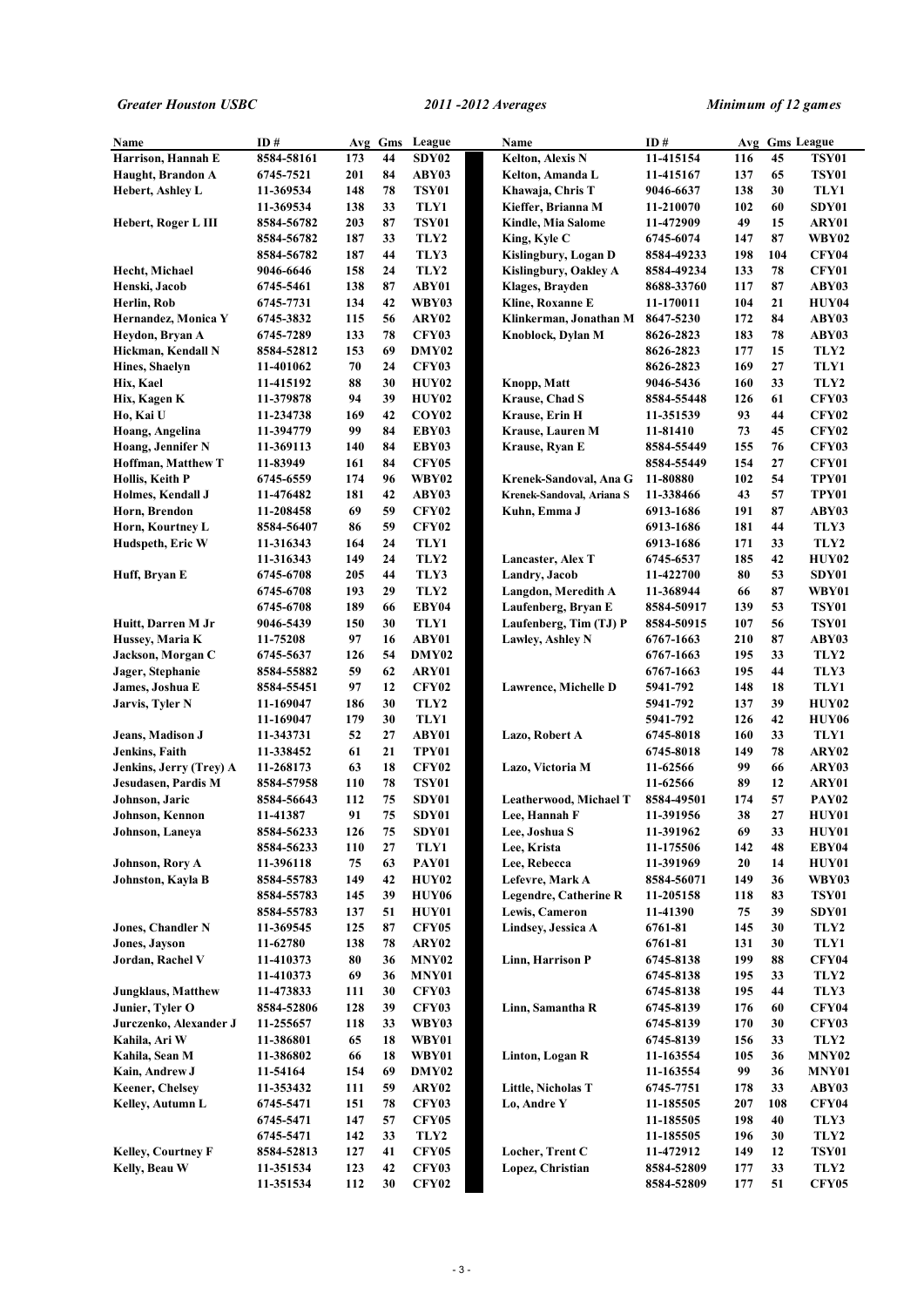| Name                         | ID#         |            | Avg Gms | League            | Name                         | ID#        |     |     | Avg Gms League    |
|------------------------------|-------------|------------|---------|-------------------|------------------------------|------------|-----|-----|-------------------|
|                              | 8584-52809  | 177        | 60      | <b>CFY04</b>      | Miller, Jennifer G           | 8584-54087 | 126 | 69  | DMY02             |
|                              | 8584-52809  | 175        | 36      | <b>CFY03</b>      | Miller, Jerohn D             | 11-475303  | 74  | 33  | EBY03             |
| Lopez, Jaden                 | 11-246478   | 57         | 57      | ARY01             | Miller, Rose M               | 11-186239  | 73  | 60  | <b>CFY02</b>      |
| Losey, Lance J II            | 11-343721   | 134        | 45      | WBY03             | Mills, Colton A              | 6767-1929  | 183 | 77  | ABY03             |
| Losev, Lauren M              | 11-386805   | 76         | 87      | WBY01             |                              | 6767-1929  | 181 | 36  | TLY3              |
| Lott, Trazon K               | 11-419369   | 43         | 38      | TPY01             |                              | 6767-1929  | 178 | 27  | TLY2              |
| Loving, Jonathan             | 6745-8334   | 179        | 39      | <b>HUY02</b>      | Mogard, Baylea G             | 11-401364  | 68  | 42  | <b>CFY05</b>      |
|                              | 6745-8334   | 162        | 24      | HUY06             |                              | 11-401364  | 49  | 62  | <b>CFY02</b>      |
| Lucord, Robert A             | 11-396443   | 107        | 90      | ABY01             | Mogard, Kylie J              | 6745-1363  | 175 | 76  | <b>CFY05</b>      |
| Luedde, Clayton G            | 11-396135   | 90         | 69      | <b>PAY02</b>      | <b>Molaison, Daniel P</b>    | 11-473830  | 108 | 18  | <b>CFY03</b>      |
| Luedde, Zachary T            | 11-396139   | 63         | 63      | PAY <sub>02</sub> | <b>Money, Ryan P</b>         | 6745-6361  | 220 | 17  | <b>CFY05</b>      |
| Luna, Nicolas                | 8584-52719  | 95         | 69      | ARY03             |                              | 6745-6361  | 213 | 112 | CFY04             |
| Luna, Rudy III               | 8584-55683  | 114        | 15      | TLY1              |                              | 6745-6361  | 205 | 44  | TLY3              |
|                              | 8584-55683  | 105        | 75      | ARY03             |                              | 6745-6361  | 204 | 30  | TLY2              |
| Ly, Brandon Q                | 11-476483   | 164        | 36      | ABY03             | Monroe, Allura A             | 11-175444  | 103 | 63  | ARY03             |
| Macmurray, Darlynn B         | 11-65401    | 127        | 78      | HUY04             |                              | 11-175444  | 76  | 12  | ARY01             |
|                              | 11-65401    | 121        | 39      | HUY06             | <b>Montemayor, Domenic</b>   | 8584-46952 | 154 | 73  | SDY02             |
|                              | 11-65401    | 115        | 42      | <b>HUY02</b>      | Montemayor, Isabel           | 8584-52704 | 111 | 68  | SDY01             |
| Maierhofer, John T           | 11-168251   | 114        | 78      | EBY03             | Moolchan, Adrian D           | 11-194404  | 136 | 89  | <b>TSY01</b>      |
| <b>Mamone, Katelyn D</b>     | 11-396181   | 31         | 54      | TPY01             | Moolchan, Julian N           | 11-194407  | 188 | 84  | <b>TSY01</b>      |
| <b>Manier, Grant D</b>       | 8584-56404  | 134        | 78      | CFY01             | <b>Moon-Puente, Eathon T</b> | 8584-50784 | 133 | 69  | PAY02             |
| Marek, Samantha I            | 11-175108   | 132        | 24      | <b>TSY01</b>      | Moore, Calise M              | 11-401356  | 48  | 27  | <b>CFY02</b>      |
| Marsh, Derrick J Jr          | 8584-56395  | 146        | 72      | <b>TSY01</b>      | <b>Moore, Cameron M</b>      | 11-401051  | 66  | 27  | <b>CFY03</b>      |
| Marsh, Kayla C               | 8584-57435  | 139        | 33      | TLY1              | Moore, Dade P                | 9046-5658  | 131 | 33  | TLY1              |
|                              | 8584-57435  | 129        | 85      | TSY01             | Morel, Isabella E            | 11-186237  | 76  | 51  | <b>CFY02</b>      |
| Marshall, Jordan A           | 8584-54592  | 165        | 56      | CFY01             | Muellner-Klages, Nicolai R   | 11-394633  | 102 | 81  | ABY03             |
|                              | 8584-54592  | 154        | 15      | <b>CFY03</b>      | Mulrain, Michael             | 11-407021  | 89  | 31  | <b>CFY05</b>      |
| Marshall, Kim S              | 11-186233   | 65         | 15      | <b>CFY02</b>      | Mulrian, Christopher A       | 11-185904  | 144 | 30  | <b>CFY05</b>      |
| <b>Marshall, Travis R</b>    | 11-186235   | 76         | 18      | <b>CFY03</b>      | Muniz, Eric S                | 11-392349  | 101 | 69  | DMY02             |
| Martinez, Carissa A          | 8584-57652  | 156        | 39      | <b>TSY01</b>      | Murphy, Aiden                | 11-472917  | 43  | 18  | <b>HUY01</b>      |
| <b>Martinez, Xavier S</b>    | 8584-57437  | 90         | 90      | <b>TSY01</b>      | Musch, Drew M                | 6742-143   | 216 | 36  | <b>CFY05</b>      |
| Mastrogiovanni, Erica R      | 10-1865029  | 133        | 93      | WBY02             |                              | 6742-143   | 212 | 42  | <b>HUY02</b>      |
| <b>Mayer</b> , James         | 8584-52686  | 180        | 99      | <b>TSY01</b>      |                              | 6742-143   | 212 | 42  | PAY <sub>02</sub> |
| <b>Mays, Madison R</b>       | 8647-5099   | 103        | 72      | CFY01             |                              | 6742-143   | 211 | 87  | ABY03             |
| Mays, Makenna R              | 8647-5098   | 101        | 75      | CFY01             |                              | 6742-143   | 206 | 44  | TLY3              |
| Mays, Meridith R             | 11-268632   | 61         | 66      | CFY01             |                              | 6742-143   | 205 | 30  | TLY2              |
| Mcclanahan, Justin D         | 11-271980   | 187        | 93      | <b>TSY01</b>      |                              | 6742-143   | 195 | 39  | HUY06             |
| Mccloskey, Katarina D        | 11-224592   | 65         | 21      | <b>HUY01</b>      |                              | 6742-143   | 193 | 48  | EBY04             |
| Mcduff, Madeleine R          | 11-198457   | 202        | 96      | <b>TSY01</b>      | Myers, Tyler                 | 11-267066  | 146 | 78  | ARY02             |
|                              | 11-198457   | 184        | 44      | TLY3              | <b>Nauert, Allison</b>       | 6745-6733  | 113 | 45  | <b>HUY01</b>      |
|                              | 11-198457   | 180        | 33      | TLY2              | <b>Nauert, Andrew</b>        | 6745-6734  | 112 | 48  | <b>HUY01</b>      |
| <b>Mcgee, Quinton T</b>      | 11-347788   | 162        | 42      | HUY02             | Nauert, Anna(Annie) L        | 11-35199   | 82  | 48  | HUY01             |
| <b>Mcghee, Cameron A</b>     | 11-396456   | 156        | 39      | ABY03             | Obaya, Andrea A              | 8584-53787 | 98  | 22  | ARY02             |
|                              | 11-396456   | 137        | 84      | ABY01             | Opperman, Duncan             | 11-473822  | 107 | 18  | ARY02             |
| Mcghee, Cearstyn A           | 11-396460   | 91         | 84      | ABY01             | Opperman, Nathan             | 11-380668  | 94  | 78  | ARY03             |
| Mcmiller, Taylyn J           | 8568-383864 | 122        | 78      | EBY03             | Ortiz, Daniel Z              | 11-427295  | 44  | 33  | HUY05             |
| Mcqueen, Cameron L           | 6745-7914   | 203        | 44      | TLY3              | Ortiz, Pascual L             | 11-427296  | 65  | 36  | <b>HUY05</b>      |
|                              | 6745-7914   | 198        | 33      | TLY2              | Osterman, Vaughn             | 8584-55438 | 109 | 34  | <b>CFY03</b>      |
|                              | 6745-7914   | 196        | 84      | EBY04             | <b>Overaitis, Austin C</b>   | 8584-56403 | 84  | 80  | <b>CFY01</b>      |
| Medlin, Blake M              | 11-351517   | 87         | 42      | <b>CFY01</b>      | Overdiek, Quinton J          | 11-401056  | 63  | 30  | <b>CFY03</b>      |
| Mejia, Christina M           | 11-246495   | 64         | 45      | ARY01             | Palla, Andrew G              | 11-392357  | 67  | 54  | <b>DMY02</b>      |
| Mejia, Noah A                | 6745-8019   | 180        | 72      | ARY02             | Palla, Matthew L             | 11-392363  | 107 | 39  | DMY02             |
|                              | 6745-8019   | 173        | 33      | TLY1              | Palmer, Coyt L               | 11-472902  | 102 | 39  | WBY01             |
| Mejia, Sydney                | 6745-8020   | 91         | 57      | ARY02             | Panos, Taylor H              | 11-473834  | 136 | 27  | <b>CFY03</b>      |
| Melnyk, Charlena J           | 6745-6931   | 192        | 33      | TLY2              | Park, Matthew J              | 11-41261   | 105 | 54  | <b>HUY01</b>      |
|                              | 6745-6931   | 191        | 44      | TLY3              | Park, Sam D                  | 11-433209  | 82  | 39  | HUY01             |
| Melton, Christopher "Dylan"  | 8584-55784  | 114        | 51      | HUY01             | Parra, Angel J               | 11-475312  | 44  | 30  | <b>DMY02</b>      |
| <b>Melton, Christopher D</b> | 8004-2030   | 199        | 72      | ABY03             | Patenia, Ernie L             | 6745-6528  | 199 | 36  | EBY04             |
| Mendoza, Jonathan            | 11-205084   | <b>100</b> | 30      | DMY02             |                              | 6745-6528  | 165 | 62  | COY <sub>02</sub> |
| Meyer, David E               | 8584-58408  | 202        | 44      | TLY3              | Peet, Engelica               | 8584-48757 | 109 | 69  | ARY02             |
|                              | 8584-58408  | 193        | 96      | <b>CFY04</b>      | Pegues, Aaron R              | 6745-8286  | 191 | 24  | ABY03             |
|                              | 8584-58408  | 191        | 33      | TLY2              |                              | 6745-8286  | 176 | 77  | ARY02             |
| Meyer, James T               | 8584-58406  | 176        | 48      | <b>CFY04</b>      | Peled, Michael W             | 11-473839  | 104 | 42  | <b>CFY05</b>      |
| Meza, Adrian                 | 6745-6471   | 170        | 45      | ARY02             | Perez, Zachary L             | 11-205183  | 151 | 30  | TLY1              |
| Miller, Cameron D            | 11-338464   | 33         | 51      | TPY01             |                              | 11-205183  | 143 | 94  | <b>TSY01</b>      |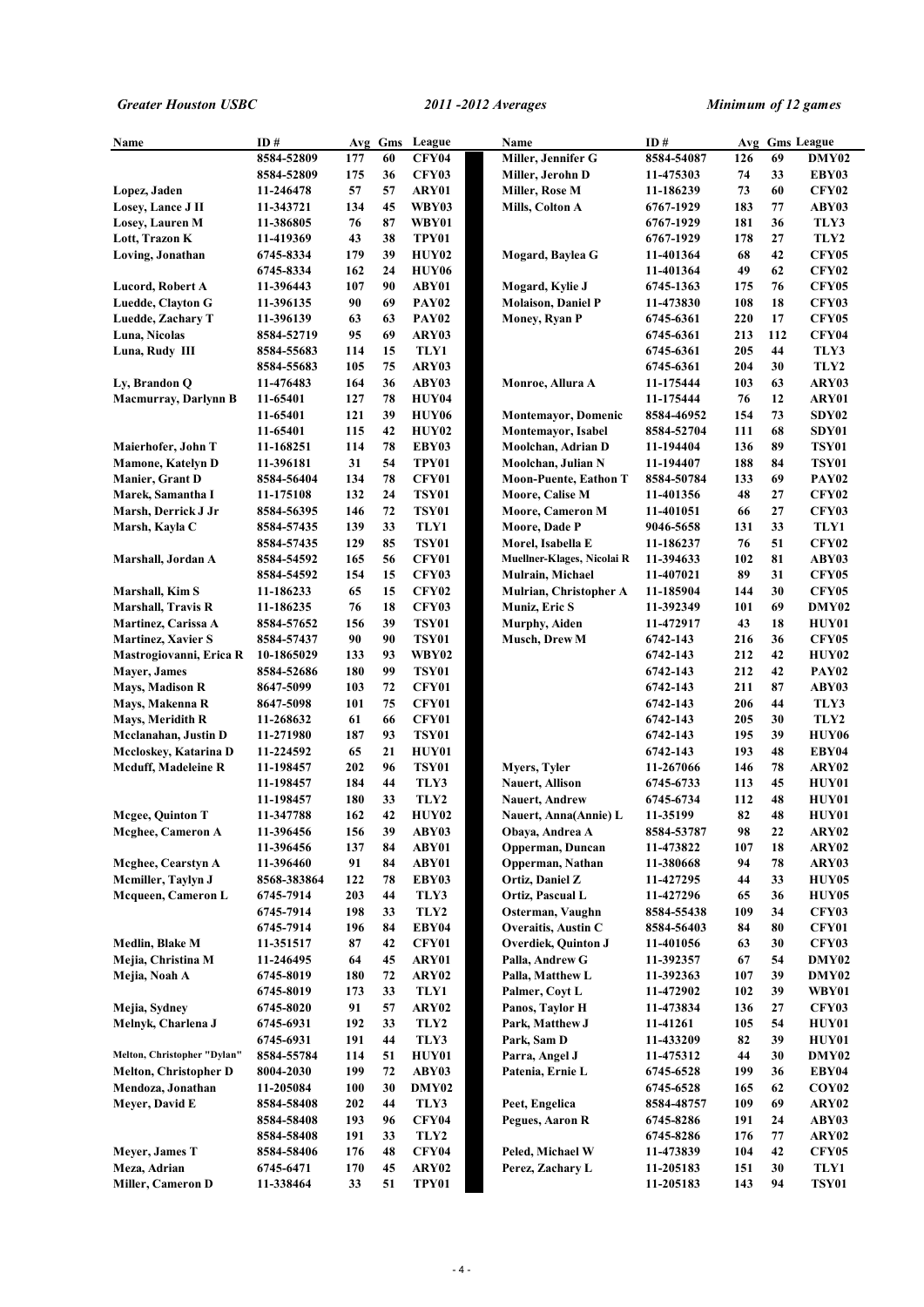| Name                                         | ID#                    | Avg        | Gms      | League         | Name                                        | ID#                      | Avg        | <b>Gms League</b> |                   |
|----------------------------------------------|------------------------|------------|----------|----------------|---------------------------------------------|--------------------------|------------|-------------------|-------------------|
| Perkins, Oran A                              | 8584-52064             | 194        | 78       | EBY04          | Rodriguez, Paola M                          | 11-419383                | 40         | 36                | TPY01             |
|                                              | 8584-52064             | 193        | 44       | TLY3           | Romero, Noah                                | 11-396610                | 54         | 65                | <b>TSY01</b>      |
|                                              | 8584-52064             | 185        | 33       | TLY2           | Rose, Olivia D                              | 11-473843                | 71         | 25                | <b>CFY05</b>      |
| Perkins, Trent                               | 11-331282              | 73         | 57       | SDY01          | Russell, Jackson L                          | 8584-57436               | 126        | 87                | <b>TSY01</b>      |
| Pew, Brennan M                               | 11-210113              | 108        | 81       | ABY01          | <b>Rutherford, Kimberly A</b>               | 8584-63417               | 164        | 87                | ABY03             |
| Pew, Jessie A                                | 11-75247               | 114        | 85       | ABY01          |                                             | 8584-63417               | 154        | 22                | TLY2              |
| Phillips, Daniel J                           | 8584-56421             | 160        | 39       | CFY01          | Sadat, Sean B                               | 6745-3861                | 209        | 45                | ABY03             |
|                                              | 8584-56421             | 149        | 69       | <b>CFY03</b>   |                                             | 6745-3861                | 187        | 21                | COY <sub>02</sub> |
| Phillips, Joshua C                           | 8584-56420             | 154        | 39       | CFY01          | Salinas, Alex                               | 6745-8177                | 145        | 74                | <b>TSY01</b>      |
|                                              | 8584-56420             | 145        | 66       | <b>CFY03</b>   | Salinas, Daniel A                           | 11-62576                 | 88         | 42                | ARY03             |
| Pipas, Kenny A                               | 11-472934              | 78         | 39       | <b>CFY02</b>   | Salinas, Julian                             | 11-271994                | 132        | 99                | <b>TSY01</b>      |
| <b>Plazinich</b> , Brett                     | 8584-54253             | 164        | 72       | SDY02          | Sampilo, Renee Justine C                    | 11-475313                | 146        | 48                | <b>TSY01</b>      |
| Poltorak, Andrew                             | 11-379810              | 106        | 33<br>33 | ARY03          | Sanders, Christian                          | 8584-55885               | 79         | 66                | ARY03             |
|                                              | 11-379810              | 92<br>164  | 33       | ARY01<br>ABY03 | Sarpy, Alexa                                | 11-262198                | 96<br>92   | 72<br>57          | SDY01             |
| <b>Prangle, Andrew P</b><br>Prescott, Karl J | 11-476484<br>11-282997 | 7          | 30       | TLY1           | Sartor, Michael<br>Savage, Dominick C       | 8584-55886               | 215        | 30                | ARY03<br>TLY2     |
| Price, Jazlyn R                              | 9046-6656              | 115        | 75       | HUY05          |                                             | 6745-3851<br>6745-3851   | 209        | 44                | TLY3              |
| <b>Provance, Austin S</b>                    | 11-271983              | 171        | 84       | <b>TSY01</b>   |                                             | 6745-3851                | 204        | 39                | PAY02             |
| Provance, Natalie J                          | 11-271985              | 90         | 66       | <b>TSY01</b>   | Savior, Jacob                               | 11-396177                | 113        | 57                | TPY01             |
| Rafie, Daniel                                | 11-63471               | 120        | 62       | ARY03          | <b>Sawyer, Reece P</b>                      | 6745-6040                | 173        | 41                | HUY02             |
| Ramirez, Madison C                           | 11-475305              | 35         | 24       | EBY03          |                                             | 6745-6040                | 169        | 64                | HUY03             |
| Rankin, Corrie                               | 6745-7993              | 119        | 27       | TLY1           | Schaeffer, Alyssa                           | 11-205184                | 144        | 84                | <b>TSY01</b>      |
|                                              | 6745-7993              | 116        | 69       | SDY01          | Scherpereel, Aragon L                       | 11-340422                | 154        | 33                | <b>TSY01</b>      |
| Rankin, Lauren T                             | 6745-5332              | 181        | 72       | SDY02          | Schleider, Christopher A                    | 8584-48145               | 179        | 24                | TLY2              |
|                                              | 6745-5332              | 178        | 27       | TLY2           |                                             | 8584-48145               | 178        | 88                | WBY02             |
|                                              | 6745-5332              | 169        | 24       | TLY1           |                                             | 8584-48145               | 175        | 32                | TLY3              |
| Ransom, Sara                                 | 6745-4738              | 159        | 75       | EBY04          | Schoiber, Eric J                            | 8584-52814               | 101        | 30                | <b>CFY02</b>      |
| Raska, Ashley R                              | 6761-73                | 169        | 33       | TLY2           | Scholz, Jennaca M                           | 11-268653                | 97         | 75                | <b>CFY02</b>      |
|                                              | 6761-73                | 167        | 33       | TLY1           | <b>Schreiner, Jacob P</b>                   | 9046-5651                | 191        | 27                | TLY2              |
| Raska, Haylee M                              | 6761-242               | 110        | 33       | TLY1           | Schulin, Cody L                             | 11-357511                | 179        | 45                | WBY02             |
| Raska, Taylor L                              | 6761-4                 | 132        | 33       | TLY1           | Sciba, Jeremy                               | 11-484653                | 173        | 12                | ABY03             |
| Rasmussen, Cade P                            | 11-401337              | 54         | 39       | CFY01          | <b>Scott, Michale D</b>                     | 11-54217                 | 134        | 63                | DMY02             |
|                                              | 11-401337              | 32         | 32       | <b>CFY02</b>   | Seidel, Gabriel C                           | 11-208451                | 53         | 78                | <b>CFY02</b>      |
| <b>Rasmussen, Chase J</b>                    | 11-401339              | 51         | 39       | CFY01          | Sharp, Chloe E                              | 8584-50359               | 120        | 84                | ABY01             |
|                                              | 11-401339              | 37         | 32       | <b>CFY02</b>   | Sharp, Megan L                              | 11-35223                 | 69         | 33                | <b>HUY01</b>      |
| <b>Rasmussen, Nicole M</b>                   | 11-407060              | 74         | 81       | <b>CFY05</b>   | Shelton, Kaylan P                           | 11-401376                | 75         | 75                | <b>CFY02</b>      |
| Razo, Ernest                                 | 6745-4164              | 198        | 83       | ABY03          | Sherman, Kaylene                            | 8626-2767                | 126        | 33                | TLY1              |
| Razo, Kassandra                              | 6745-8028              | 121        | 57       | ARY02          | Sims, Devin J                               | 11-392370                | 100        | 62                | DMY02             |
| <b>Reed, Christopher R</b>                   | 11-179503              | 162        | 21       | ABY03          | Skiba, Corey R                              | 11-473835                | 138        | 39                | <b>CFY03</b>      |
| <b>Rhodes, Collin R</b>                      | 11-194445              | 202        | 84       | <b>TSY01</b>   | Sloan, Munah A                              | 11-401318                | 26         | 15                | <b>CFY02</b>      |
| Rice, Tiandra J                              | 8584-57467             | 169        | 39       | DMY02          | <b>Smart, Joe B</b>                         | 11-427485                | 95         | 14                | WBY01             |
| Richardson, Ami E                            | 6761-287               | 157        | 33       | TLY1           | Smith, Jamari D                             | 11-472901                | 107        | 24                | WBY01             |
|                                              | 6761-287               | 152        | 33       | TLY2           | Smith, Shelby N                             | 6745-4478                | 173        | 96                | <b>WBY02</b>      |
| Richardson, Corwin M                         | 11-33967               | 102        | 54       | HUY01          | Smith, Tianna                               | 8584-52063               | 96         | 27                | TLY1              |
| <b>Richardson, Destiny M</b>                 | 6761-288               | 118        | 33       | TLY1           |                                             | 8584-52063               | 93         | 54                | EBY03             |
| Richmond, Anastasia (Stacey) R 9046-5632     |                        | 136        | 30       | <b>HUY02</b>   | Snow, Zachary M                             | 11-208931                | 114        | 42                | WBY01             |
| <b>Richmond, David W</b>                     | 9046-5431              | 178        | 33<br>36 | HUY02          | Snyder, Kimberly A<br>Sorensen, Christopher | 11-224632                | 107        | 54<br>39          | HUY01             |
| Richmond, Joshua D                           | 9046-5431              | 177<br>113 | 24       | HUY06<br>HUY04 | Soto, Trent M                               | 6745-7455                | 186<br>112 | 27                | ARY02<br>TLY1     |
| Ritter, Nathan P                             | 11-484667<br>8626-3105 | 192        | 33       | TLY2           |                                             | 8584-57957<br>8584-57957 | 103        | 52                | <b>TSY01</b>      |
|                                              | 8626-3105              | 191        | 44       | TLY3           | Southall, Kennedi                           | 8584-57283               | 74         | 20                | ARY02             |
| <b>Rivich, Michael R</b>                     | 11-186247              | 134        | 41       | <b>CFY03</b>   | Starks, Joseph O                            | 6745-7371                | 204        | 95                | <b>TSY01</b>      |
|                                              | 11-186247              | 123        | 30       | <b>CFY02</b>   |                                             | 6745-7371                | 196        | 33                | TLY2              |
| Rivich, Sarah L                              | 11-366570              | 55         | 75       | <b>CFY02</b>   |                                             | 6745-7371                | 196        | 44                | TLY3              |
| Roberts, Cody A                              | 11-186286              | 132        | 72       | <b>CFY03</b>   | Starks, Tynea D                             | 6745-7372                | 141        | 46                | <b>TSY01</b>      |
| Roche, Caitlin B                             | 11-206931              | 163        | 45       | <b>CFY04</b>   | <b>Steckler, Nicholas A</b>                 | 11-366571                | 77         | 69                | <b>CFY02</b>      |
|                                              | 11-206931              | 157        | 33       | TLY2           | <b>Stegall, Chase A</b>                     | 11-303400                | 137        | 51                | ABY01             |
| Rodriguez, Andrea D                          | 11-419375              | 39         | 24       | TPY01          | Stegall, Jenna L                            | 11-303402                | 72         | 54                | ABY01             |
| Rodriguez, Axell                             | 11-472913              | 94         | 27       | <b>TSY01</b>   | <b>Stephens, Matthew C</b>                  | 8584-52819               | 178        | 78                | <b>CFY05</b>      |
| Rodriguez, Farra J                           | 6745-3349              | 184        | 15       | TLY2           | <b>Sterling, Ashlee</b>                     | 11-394810                | 61         | 18                | EBY03             |
|                                              | 6745-3349              | 179        | 62       | EBY04          | <b>Stevens, Bryson S</b>                    | 6745-8338                | 195        | 84                | ABY03             |
| Rodriguez, Jocelyn M                         | 11-393546              | 95         | 18       | TLY1           |                                             | 6745-8338                | 188        | 27                | TLY2              |
|                                              | 11-393546              | 94         | 75       | SDY02          |                                             | 6745-8338                | 180        | 36                | TLY3              |
| Rodriguez, Katie                             | 11-393548              | 99         | 75       | SDY02          | <b>Stokes, Kristopher E</b>                 | 6717-160                 | 181        | 18                | TLY1              |
| Rodriguez, Oscar                             | 11-472914              | 135        | 27       | <b>TSY01</b>   |                                             | 6717-160                 | 172        | 18                | TLY2              |